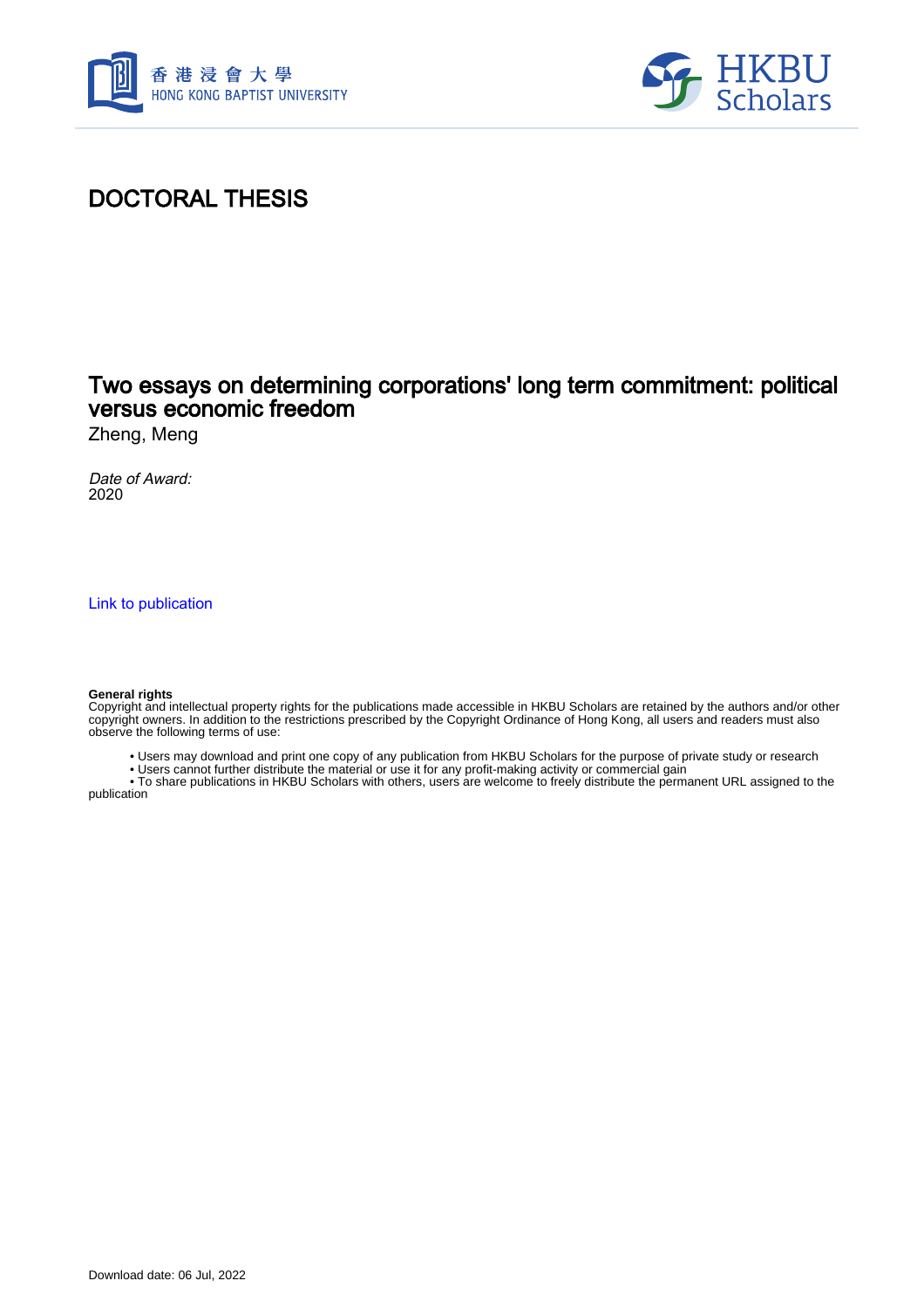### **Abstract**

<span id="page-1-0"></span>Freedom is universally valued and fundamentally affects social life. In this thesis, I examine how freedom affects an important dimension of business: long-term commitment (LTC). The LTC of corporations is vital for economic growth because economic development is reliant on entrepreneurs continuously investing in physical and social capital. Corporate opportunism will never lead to long-term economic growth. Specifically, this study examines the effects of political freedom (PF) and economic freedom (EF) on two LTC-related variables: investment and the commitment to maintaining a loyal shareholder base, both of which are essential topics in the business literature.

This study consists of two essays. The first essay investigates the effects of a country's political versus economic freedom on corporate investment based on a sample of 19,605 companies operating in 49 countries for the timespan covering 1995 to 2015. First-differencing (FD) regressions show that PF and EF are positively associated with corporate investment, but PF's effect is larger. I also find that the effect of EF is conditional on the development of PF but not vice versa. Further, the effect of PF does not seem to be due to concurrent changes in uncontrolled factors: major changes in PF have larger effects than minor changes, and I do not observe a reversion in the effect of PF. Lastly, I find that an improvement in PF is associated with a larger growth in investment among firms with state ownership or political connections, suggesting a larger distorting effect of low PF on these firms' investment decisions. Overall, the findings shed new light on the economic reforms designed by policymakers: economic reforms, no matter how easy they seem, may not work well without political reforms.

The second essay examines the impacts of a country's political compared with economic freedom on corporations' commitment to maintaining a loyal shareholder base. With a sample of 45 countries spanning 12 years, the FD result shows that PF and EF are positively associated with corporations' commitment to shareholder loyalty (CSL). More importantly, PF has a greater effect than EF. It is also determined that the impact of EF is dependent on the advancement of PF, but the reverse is not true. Furthermore, the impact of PF is not caused by concurrent changes in uncontrolled factors: major changes in PF are more impactful than minor changes, while a reversion in the impact of PF is not observed. Finally, I find that an enhancement to PF is correlated with a more significant increase in CSL among firms with state ownership or political connections than in firms without. This implies that low PF has a greater distorting effect on the CSL of such firms. In general, these results indicate that while it is comparatively easier for policymakers to enact economic reforms, their effectiveness may be reduced in the absence of concurrent political reforms.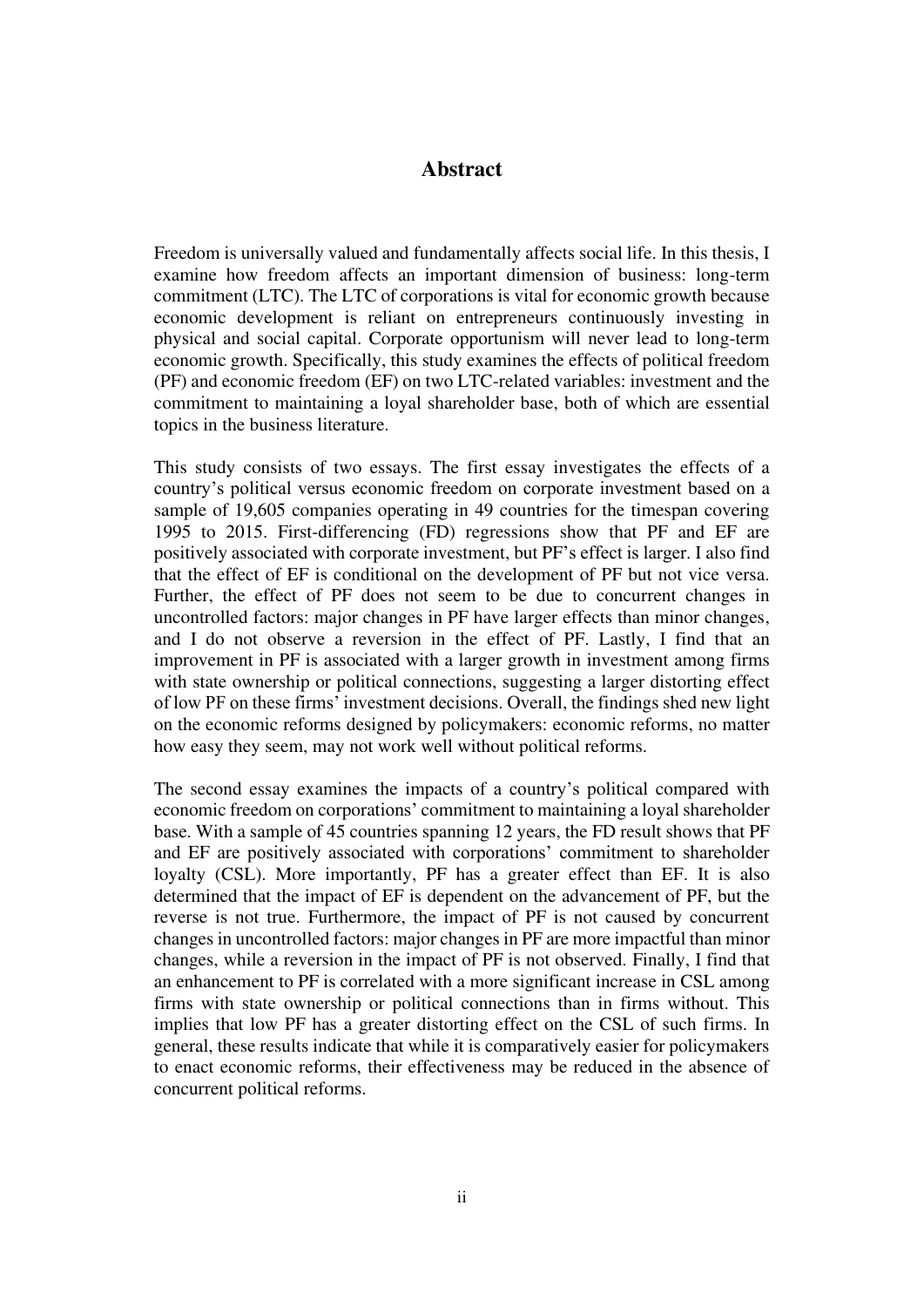# **Table of Contents**

<span id="page-2-0"></span>

| Essay One: Can Economic Freedom Succeed Without Political Freedom?1    |  |
|------------------------------------------------------------------------|--|
|                                                                        |  |
|                                                                        |  |
|                                                                        |  |
|                                                                        |  |
|                                                                        |  |
|                                                                        |  |
|                                                                        |  |
|                                                                        |  |
|                                                                        |  |
|                                                                        |  |
|                                                                        |  |
|                                                                        |  |
|                                                                        |  |
|                                                                        |  |
|                                                                        |  |
|                                                                        |  |
|                                                                        |  |
|                                                                        |  |
|                                                                        |  |
|                                                                        |  |
|                                                                        |  |
|                                                                        |  |
| APPENDIX B: P-values of sample correlations among 10 changes in PF and |  |